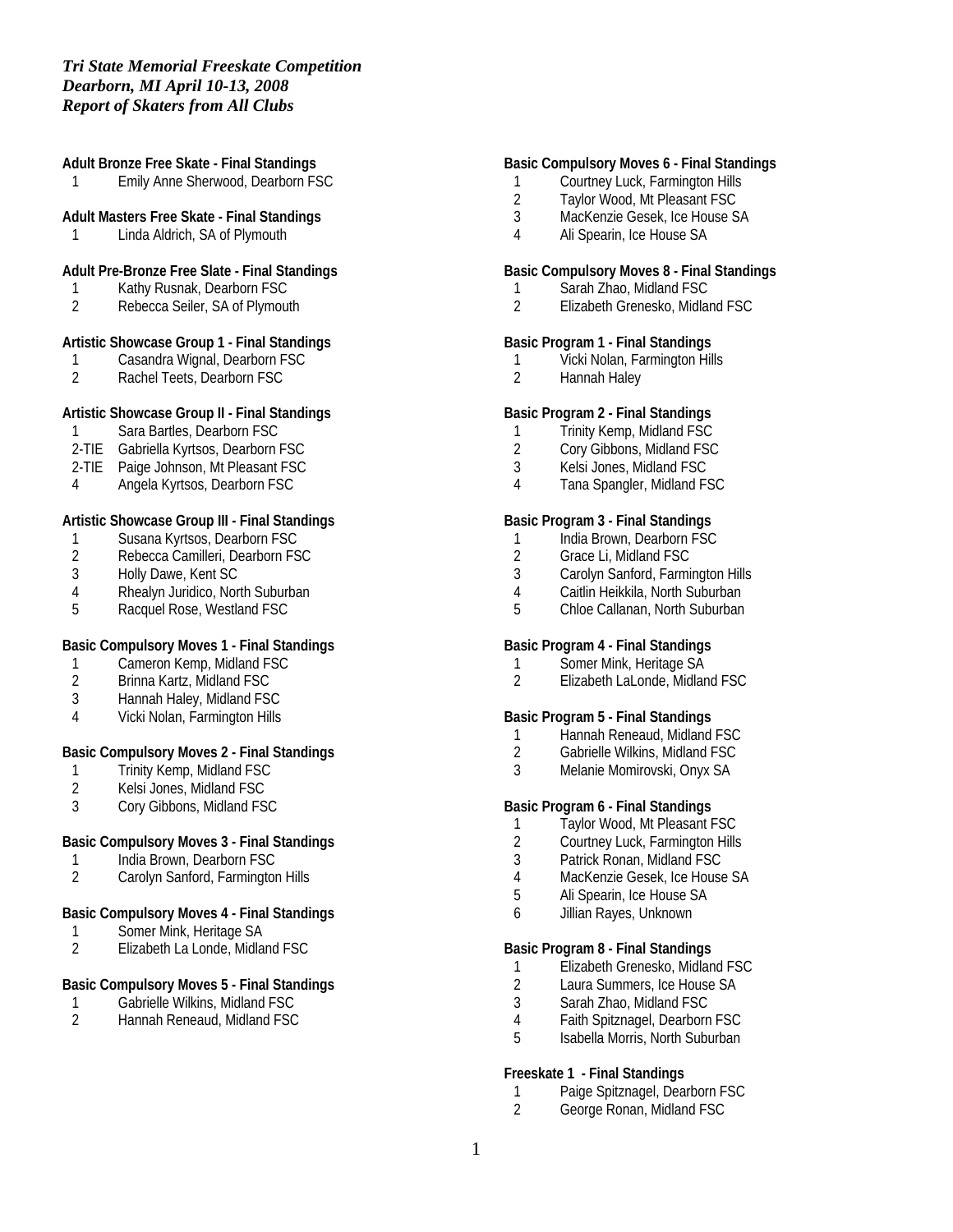#### **Freeskate 1 - Final Standings**

- 1 Charlene Yarema, Onyx SA<br>2 Anudari Gansukh. CFS Club
- 2 Anudari Gansukh, CFS Club
- 3 George Ronan, Midland FSC

#### **Freeskate 2 - Final Standings**

1 Nana Nabeshima, SC of Novi

#### **Freeskate 3 - Final Standings**

- 1 Katerina LaLonde, Midland FSC
- 2 Rebecca LaLonde, Midland FSC

#### **Freeskate 3 With Music - Final Standings**

- 1 Katerina LaLonde, Midland FSC<br>2 Rebecca LaLonde, Midland FSC
- 2 Rebecca LaLonde, Midland FSC

### **Freeskate 4 - Final Standings**

- 1 Audrey Amann, Farmington Hills FSC<br>2 Onnalee Loch. SC of Novi
- 2 Onnalee Loch, SC of Novi

## **Gold Solo Dance - Argentine Tango - Final Standings**

- 1 Lauren Wilfong, Dearborn FSC<br>2 Kathleen Revard, Midland FSC
- 2 Kathleen Revard, Midland FSC

## **Gold Solo Dance - Westminster Waltz - Final Standings**

- 1 Sarah Iatzko, Dearborn FSC
- 2 Kathleen Revard, Midland FSC

## **High Beginner Boys Free Skate - Final Standings**

1 Andrew Murvar, North Suburban FSC

## **High Beginner Compulsory Moves - Group A - Final Standings**

- 1 Sarah Wexner, Columbus FSC
- 2 Emilia Wolfenbarger, Strongsville FSC
- Lindsay Mau, Farmington Hills
- 4 Kelcey Everiss, Garfield Heights FSC
- 5 Iabel Carley, North Suburban
- 6 Katherine Flanagan, Mt Pleasant FSC

## **High Beginner Compulsory Moves - Group B - Final Standings**

- 1 Alycia Horny, Midland FSC<br>2 Andrew Murvar, North Subu
- Andrew Murvar, North Suburban
- 3 Greta Planck, Columbus FSC
- 4 Emma Ramsey, Detroit SC<br>5 Sabella Obreza, Kent SC
- 5 Isabella Obreza, Kent SC
- 6 Elizabeth Rayes, North Suburban

## **High Beginner Girls Free Skating Group A - Final Standings**

- 1 Kendyll Lavant, Mt Clemens FSC<br>2 Brianna Vono, Onyx SA
- Brianna Vono, Onyx SA
- 3 Isabella Obreza, Kent SC
- 4 Caitlin Do, Arctic FSC
- 5 Lindsay Mau, Farmington Hills

#### **High Beginner Girls Free Skating Group B - Final Standings**

- 1 Alycia Horny, Midland FSC
- 2 Sarah Wexner, Columbus FSC
- 3 Sydney Goble, Ice House SA
- 4 Lauren Jackson, Farmington Hills
- 5 Elizabeth Rayes, North Suburban

### **Intermediate/Novice Spins - Final Standings**

- 1 Piercyn Hunt, Ice House SA
- 2 Kathleen Revard, Midland FSC
- 3 Elyssa Rautiola, Garden City FSC<br>4 Morgan Brandt, Ice House SA
- 4 Morgan Brandt, Ice House SA<br>5 Sarah Faust, Kent SC
- 5 Sarah Faust, Kent SC
- 6 Stephanie Deprest, Midland FSC
- 7 Gabrielle Anderson, Detroit SC<br>8 Erin Lyddon, North Suburban F.
- Erin Lyddon, North Suburban FSC
- 9 Ashley Berg, Ice House SA
- 10 Grace Anderson, Detroit SC

#### **Junior Ladies Test Track Free Skating - Final Standings**

- 1 Kathleen Revard, Midland FSC<br>2 Morgan Brandt, Ice House SA
- 2 Morgan Brandt, Ice House SA

#### **Juvenile Boys Short Program - Final Standings**

1 Vladimir Renzyaev, Detroit SC

#### **Juvenile Girls Short Program - Final Standings**

- 1 Stephanie Cox, Arctic FSC
- 2 Delaney Hoberecht, Arctic FSC<br>3 Mollie Boswell. Midland FSC
- 3 Mollie Boswell, Midland FSC
- 4 Erin Lyddon, North Suburban
- 5 Lauren Smith, Onyx SA
- 6 Reagan King, Heritage SA
- 7 Tessa Lewitt, Detroit SC<br>8 Lauren Dumas, North Su
- Lauren Dumas, North Suburban

#### **Juvenile Test Track Free Skating - Final Standings**

- 1 Patricia Malaney, Farmington Hills<br>2 Aimee Burandt. Midland FSC
- 2 Aimee Burandt, Midland FSC

## **Low Beginner Boys Free Skate - Final Standings**

1 Alex Dubinski, Arctic FSC

#### **Low Beginner Compulsory Moves - Final Standings**

- 1 Erin Greca, Skate Company SC<br>2 Sar Liiek. Dearborn FSC
- Sar Lijek, Dearborn FSC
- 3 Mikaela Hazergian, Plymouth FSC
- 4 Kira Thomsen, Detroit sC<br>5 Jawaher Dabas, Mt. Pleas
- 5 Jawaher Dabas, Mt. Pleasant FSC
- 6 Claire Wang, SA of Plymouth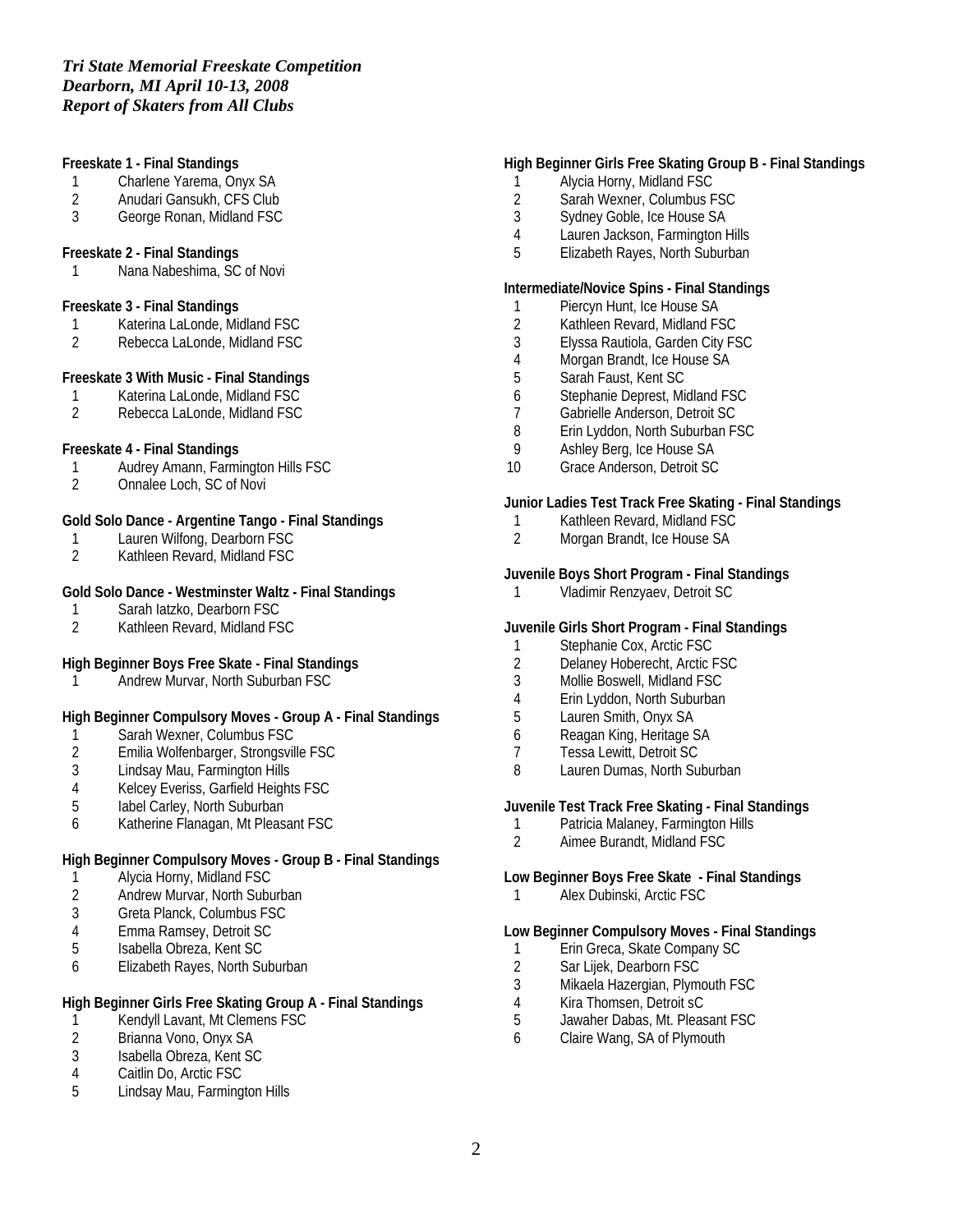# **Low Beginner Girls Free Skating Group A - Final Standings**

- 1 Greta Planck, Columbus FSC
- 2 Alisa Chen, Onyx SA
- 3 Victoria Cormier, Farmington Hills
- 4 Sarah Liberatore, Arctic FSC<br>5 Emma Ramsev. Detroit SC
- 5 Emma Ramsey, Detroit SC
- 6 Kira Thomsen, Detroit SC

# **Low Beginner Girls Free Skating Group B - Final Standings**

- 1 Kelcey Everiss, Garfield Heights FSC
- 2 Sydney Helwig, Farmington Hills<br>3 Taylor Dubinski, Arctic FSC
- 3 Taylor Dubinski, Arctic FSC<br>4 Sara Lijek, Dearborn FSC
- Sara Lijek, Dearborn FSC
- 5 Nekoe Baumgartner, Columbus FSC
- 6 Emilia Wolfenbarger, Strongsville FSC
- 7 Jawaher Dabas, Mt Pleasant FSC

# **Low Beginner Girls Free Skating Group C - Final Standings**

- 1 Isabel Carley, North Suburban
- 2 Megan Edison, Ann Arbor FSC
- 3 Katherine Flanagan, Mt Pleasant FSC<br>4 Alison Panek. Ann Arbor FSC
- 4 Alison Panek, Ann Arbor FSC<br>5 Erin Greca, Skate Company S
- 5 Erin Greca, Skate Company SC

# **Novice Ladies Test Track Free Skating - Final Standings**

- 1 Stephanie Deprest, Midland FSC
- 2 Ashleigh Ostin, Farmington Hills

# **Open Juvenile Girls Short Program - Final Standings**

- 1 Molly Kerr, Bowling Green SC<br>2 Laura Klier, Midland FSC
- 2 Laura Klier, Midland FSC<br>3 Valorie Jelinek, Garden H
- 3 Valorie Jelinek, Garden Heights FSC
- 4 Shannon Basalla, Brooklyn FSC of Ohio
- 
- 5 Olivia Dorantes, Dearborn FSC<br>6 Michelle Rabb, Bowling Green S 6 Michelle Rabb, Bowling Green SC<br>7 Megan Clute, Mt Pleasant FSC
- Megan Clute, Mt Pleasant FSC
- 8 Megan Linski, Arctic FSC<br>9 Rhealyn Juridico, North Su
- 9 Rhealyn Juridico, North Suburban
- 10 Elizabeth Seryak, Detroit SC

# **Pre Bronze Solo Dance - Cha Cha - Final Standings**

- 1 Genavieve Maheu, Iceland-Strongsville<br>2 Emma Pavment, Strongsville FSC
- 2 Emma Payment, Strongsville FSC
- 3 Emilia Wolfenbarger, Strongsville FSC

# **Pre Bronze Solo Dance - Fiesta Tango - Final Standings**

- 1 Genavieve Maheu, Iceland-Strongsville<br>2 Emma Pavment, Strongsville FSC
- 2 Emma Payment, Strongsville FSC

# **Pre Gold Solo Dance - Blues - Final Standings**

- 1 Emily Naperkoski, Dearborn FSC<br>2 Abbev Taussig, Strongsville FSC
- Abbey Taussig, Strongsville FSC

# **Pre Gold Solo Dance - Paso Doble - Final Standings**

- 1 Emily Naperkoski, Dearborn FSC<br>2 Abbey Taussig. Strongsville FSC
- Abbey Taussig, Strongsville FSC

# **Pre Preliminary Limited Girls Free Skating Group A - Final Standings**

- 1 Jacqueline Tu, Columbus FSC
- 2 Michaela Keils, Arctic FSC
- 3 Vivian Chen, Columbus FSC
- 4 Chloe Roslin, Detroit SC
- 5 Samantha Lee, Mt Clemens FSC
- 6 Veronica Cormier, Farmington Hills
- 7 Casandra Wignal, Dearborn FSC
- 8 Raven Motton, Berkley Royal Blades FSC

## **Pre Preliminary Limited Girls Free Skating Group B - Final Standings**

- 1 Jeanna Yu, Onyx SA<br>2 Tolu Igun, Farmington
- 2 Tolu Igun, Farmington Hills
- 3 Rachel LaLonde, Midland FSC
- 
- 4 Hannah Worley, Columbus FSC<br>5 Jacqueline Shrader-Goetz, Ice H 5 Jacqueline Shrader-Goetz, Ice House SA
- 6 Megan Hammond, SA of Plymouth
- 7-TIE Alyssa Kormos, Ice House SA
- 7-TIE Paige Bartholomew, Ice House SA

## **Pre Preliminary Limited Girls Free Skating Group C - Final Standings**

- 1 Samantha Cabiles, Ann Arbor FSC<br>2 Evan Brieonna Su Solis, Midland FS
- 2 Evan Brieonna Su Solis, Midland FSC
- 3 Allie Noel, Mt Clemens FSC
- 4 Kelsey Wood, Mt Pleasant FSC
- 5 Morgan Lavant, Mt Clemens FSC
- 6 Mary Claire Bassett, Midland FSC
- 7 Marisa Linski, Arctic FSC<br>8 Avery Allen Arctic FSC
- Avery Allen, Arctic FSC

## **Pre Preliminary Limited Girls Free Skating Group D - Final Standings**

- 1 Maya Warszawska, Farmington Hills
- 2 Carolyn DeBrowa, Farmington Hills
- 3 Melanie Molotky, Arctic FSC
- 4 Amanda McConnell, Farmington Hills
- 5 Paige Johnson, Mt Pleasant FSC
- 6 Cecelia Catcher, Brooklyn FSC of Ohio
- 7 Kelli Bryant, Ice House SA

## **Pre Silver Solo Dance - European Waltz - Final Standings**

- 1 Olivia Dorantes, Dearborn FSC<br>2 Rebecca Camilleri, Dearborn FS
- 2 Rebecca Camilleri, Dearborn FSC
- 3 Kelsey Anderson, Dearborn FSC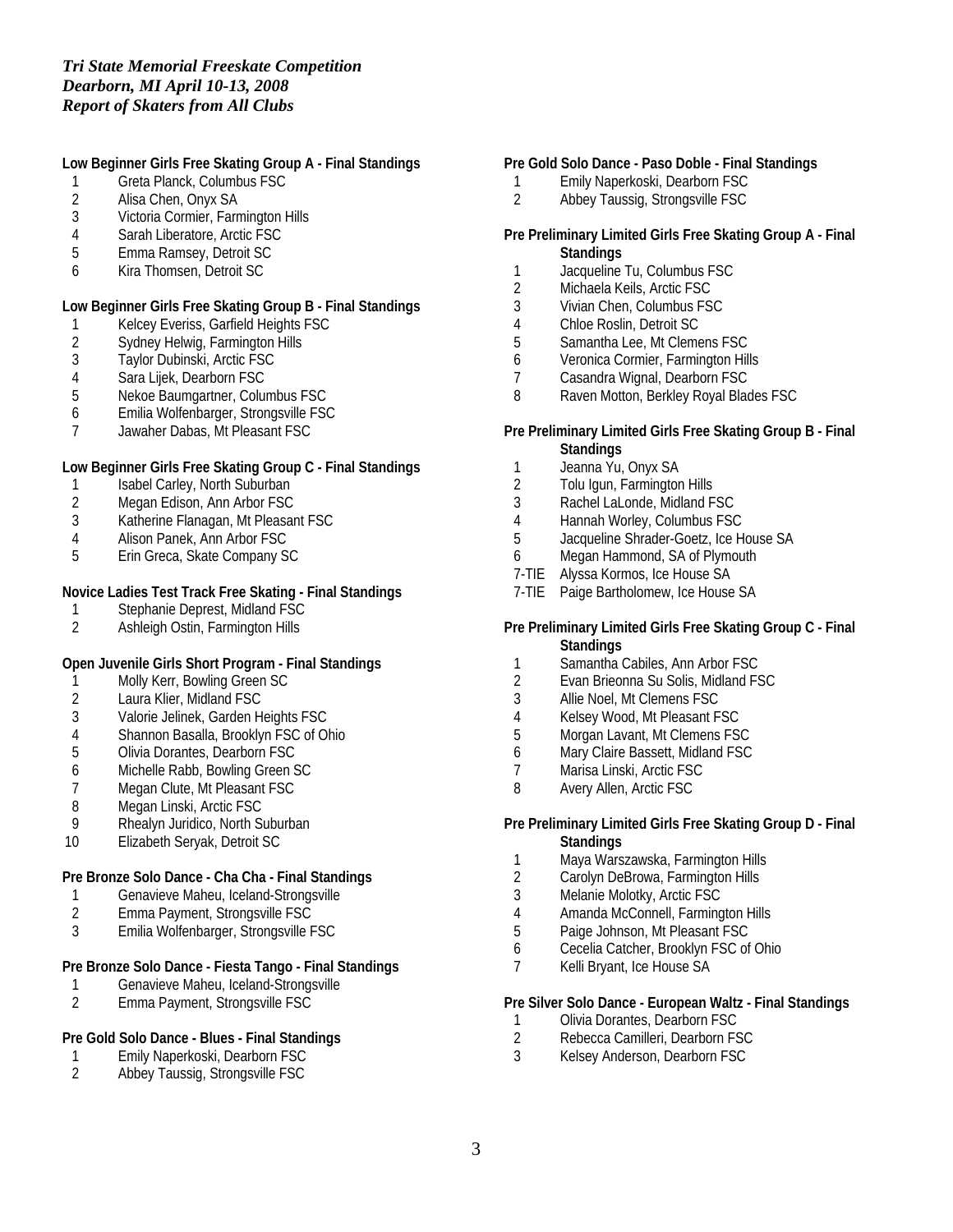## **Pre Silver Solo Dance - Fourteenstep - Final Standings**

- 1 Emily Hong, Detroit SC
- 2 Kelsey Anderson, Dearborn FSC

## **Pre Silver Solo Dance - Foxtrot - Final Standings**

- 1 Emily Hong, Detroit SC
- 2 Olivia Dorantes, Dearborn FSC

#### **Pre-Juvenile Boys Free Skate - Final Standings**

- 1 Jonathan Butler, Columbus FSC
- 2 Max Shpilband, Ann Arbor FSC<br>3 Alexander DiCola, Mentor FSC
- Alexander DiCola, Mentor FSC

## **Pre-Juvenile Compulsory Moves - Final Standings**

- 1 Aimree Burandt, Midland FSC<br>2 Racquel Rose. Westland FSC
- 2 Racquel Rose, Westland FSC
- 
- 3 Grace Sulzman, Strongsville FSC<br>4 Genavieve Maheu, Iceland-Strong
- 4 Genavieve Maheu, Iceland-Strongsville<br>5 Kalev Pittslev. Mt. Pleasant FSC 5 Kaley Pittsley, Mt. Pleasant FSC
- 6 Lauren Pach, Athens FSC
- 7 Isabel Kalafatis, Shaker FSC<br>8 Holly Dawe, Kent SC
- Holly Dawe, Kent SC

#### **Pre-Juvenile Free Skate - Group A - Final Standings**

- 1 Mollie Boswell, Midland FSC<br>2 Maureen Woo
- Maureen Woo
- 3 Isabelle Daskas, Onyx SA
- 4 Olivia Keils, Arctic FSC<br>5 Elizabeth Sloan, Arctic I
- 5 Elizabeth Sloan, Arctic FSC
- 6 Isabel Kalafatis, Shaker FSC
- 7 Lauren Dumas, North Suburban
- 8 Carlie Thueme, Onyx SA

# **Pre-Juvenile Free Skate - Group B - Final Standings**

- 1 Shelby Dziedzic, SA of Plymouth<br>2 Racquel Rose, Westland FSC
- Racquel Rose, Westland FSC
- 3 Madeline Geffert, Onyx SA<br>4 Corey Jo Robison, Mt Pleas
- 4 Corey Jo Robison, Mt Pleasant FSC<br>5 Rachel Schepke. Onvx SA
- 5 Rachel Schepke, Onyx SA
- 6 Samantha Hawke, Onyx SA
- 7 Samantha Dickow, Detroit SC
- 8 Erica Seman, Shaker FSC

#### **Pre-Juvenile Free Skate - Group C - Final Standings**

- 1 Valorie Jelinek, Garden Heights FSC<br>2 Courtney Kucharski, Garden City FSC
- 2 Courtney Kucharski, Garden City FSC<br>3 Kirsten Warner, Midland FSC
- 3 Kirsten Warner, Midland FSC
- 4 Lauren Pach, Athens FSC
- Michaela Bundy, Mt Pleasant FSC
- 6 Danielle Desilets, Westland FSC
- 7 Kaley Pittsley, Mt Pleasant FSC
- 8 Holly Dawe, Kent SC

## **Pre-Juvenile/Juvenile Girls Spins - Final Standings**

- 1 Laura Klier, Midland FSC
- 2 Lauren Shuff, Midland FSC
- 3 Kirsten Warner, Midland FSC
- 4 Olivia Kwiatkowski, SA of Plymouth<br>5 Aimee Burandt. Midland FSC
- 5 Aimee Burandt, Midland FSC
- 6 Olivia Dorantes, Dearborn FSC
- 7 Isabel Kalafatis, Shaker FSC
- 8 Corey Jo Robison, Mrt. Pleasant FSC
- 9 Holly Dawe, Kent SC
- 10 Alia Safa, Dearborn FSC

#### **Preliminary Compulsory Moves - Group A - Final Standings**

- 1 Janelle Spagnola, Brooklyn FSC of Ohio<br>2 Kara McGlashan, Farmington Hills
- 2 Kara McGlashan, Farmington Hills<br>3 Emma Payment, Strongsville FSC
- 3 Emma Payment, Strongsville FSC
- 
- 4 Samantha Hill, Arctic FSC<br>5 Karen Baker, Midland FSC 5 Karen Baker, Midland FSC
- 6 Vivian Chen, Columbus FSC
- 7 Rachel Westphal, Midland FSC
- 8 Jacqueline Tu, Columbus FSC
- 9 Ashlyn Olson, Ice House SA

## **Preliminary Compulsory Moves - Group B - Final Standings**

- 1 Moji Igun, Farmington Hills
- 2-TIE Alexis Hipkins, Brooklyn FSC of Ohio
- 2-TIE Katie Gallagher, Kent SC
- 4 Maria Passeno, Midland FSC
- 5 Michaela Bundy, Mt Pleasant FSC
- 6 Olivia Kwiatkowski, SA of Plymouth
- 7 Brittany Flores, Farmington Hills
- 8 Nikki Coyle, Garfield Heights FSC

## **Preliminary Girls Free Skate - Group B - Final Standings**

- 1 Ashley Hanson, North Suburban<br>2 Bridget Hillman, SA of Plymouth
- 2 Bridget Hillman, SA of Plymouth
- 3 Genavieve Maheu, Iceland-Strongsville
- 4 Maria Passeno, Midland FSC<br>5 Natalie Puckett. SA of Plymou
- Natalie Puckett, SA of Plymouth
- 6 Allison Brotherton, SA of Plymouth
- 7 Jessica Truszkowski, North Suburban

#### **Preliminary Girls Spins - Group A - Final Standings**

- 1 Kelly Mau, Farmington Hills
- 2 Karen Baker, Midland FSC<br>3 Rachel Westphal, Midland F
- 3 Rachel Westphal, Midland FSC
- 4 Evan Brieonna Su Solis, Midland FSC<br>5 Ashlvn Olson. Ice House SA
- 5 Ashlyn Olson, Ice House SA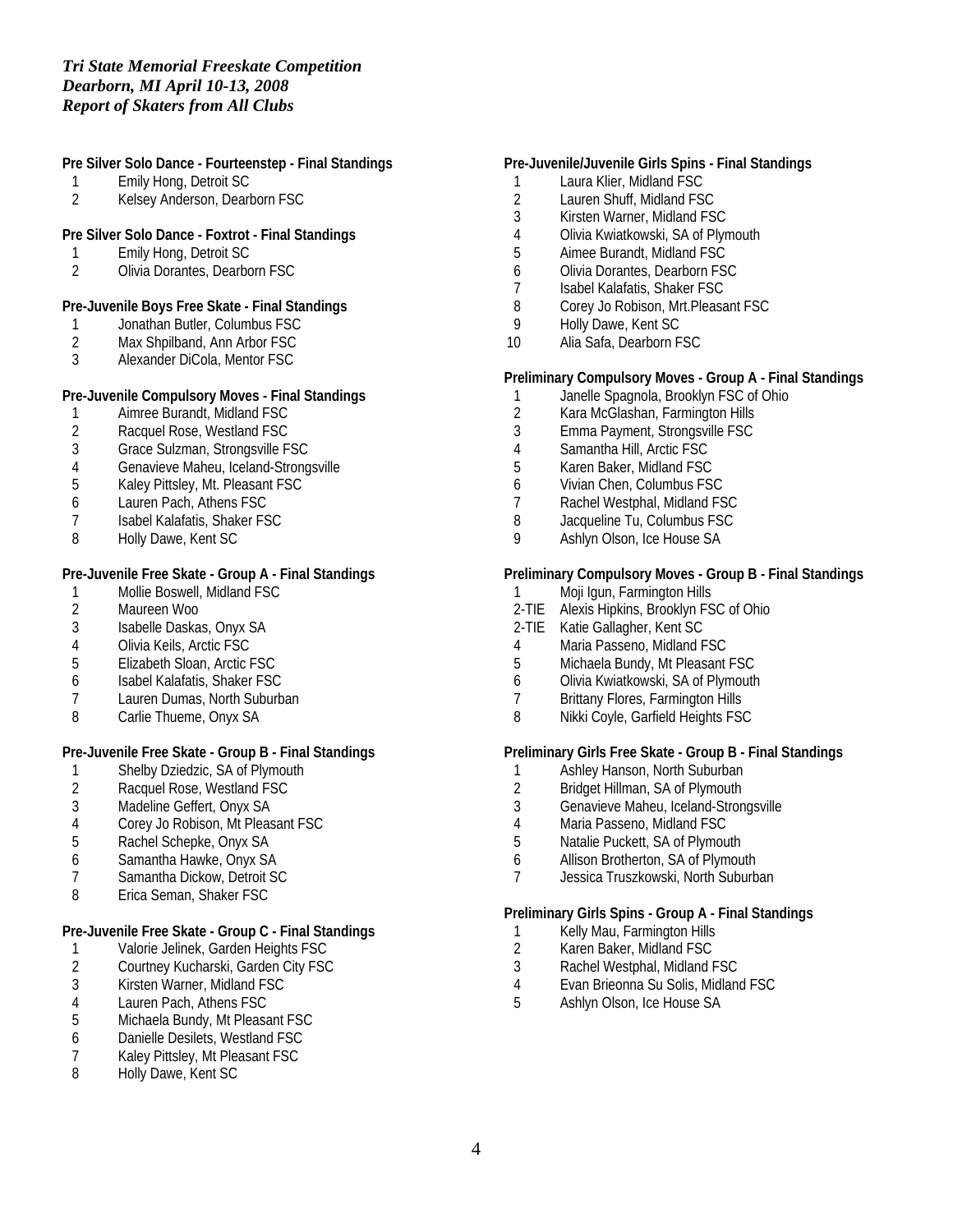## **Preliminary Girls Spins - Group B - Final Standings**

- 1 Maria Passeno, Midland FSC
- 2 Katie Gallagher, Kent SC
- 3 Paige Johnson, Mt Pleasant FSC
- 
- 4 Sara Kowalczyk, Mt Pleasant FSC 5 Kathryn Kowalczyk, Mt Pleasant FSC
- 6 Samantha Houston, Garden City FSC
- 7 Chelsea Hadd, Midland FSC

## **Preliminary Grils Free Skate - Group A - Final Standings**

- 1 Grace Sulzman, Strongsville FSC<br>2 Juliana Latour, Westland FSC
- 2 Juliana Latour, Westland FSC<br>3 Madison Gietzen, Onyx SA
- 3 Madison Gietzen, Onyx SA
- 4 Emma Payment, Strongsville FSC<br>5 Reagan Liberatore. Arctic FSC
- 5 Reagan Liberatore, Arctic FSC
- 6 Tessa Raber, Onyx SA
- 7 Hanna Guidry, North Suburban
- 8 Madison Stringfellow, Onyx SA

#### **Preliminary Grils Free Skate - Group C - Final Standings**

- 1 Mallory Church, Farmington Hills<br>2 Samantha Houston, Garden City
- 2 Samantha Houston, Garden City FSC<br>3 Victoria Church, Farmington Hills
- Victoria Church, Farmington Hills
- 4 Moji Igun, Farmington Hills<br>5 Katie Gallagher, Kent SC
- 5 Katie Gallagher, Kent SC
- 6 Alexis Hipkins, Brooklyn FSC of Ohio
- 7 Kathryn Kowalczyk, Mt Pleasant FSC

#### **Preliminary Limited Girls Free Skating Group A - Final Standings**

- 1 Emma Wolak, Arctic FSC
- 2 Janelle Spagnola, Brooklyn FSC of Ohio
- 3 Kelly Mau, Farmington Hills
- 
- 4 Jacqueline Green, Detroit SC<br>5 Kazia Cooper, Greater Grand 5 Kazia Cooper, Greater Grand Rapids FSC
- 6 Samantha Hill, Arctic FSC
- 
- 7 Amy Hu, Detroit SC<br>8 Ashlvn Olson, Ice Ho 8 Ashlyn Olson, Ice House SA

## **Preliminary Limited Girls Free Skating Group B - Final Standings**

- 1 Anneliese Glaubitz, Arctic FSC<br>2 Karen Baker, Midland FSC
- 2 Karen Baker, Midland FSC
- 3 Rachel Westphal, Midland FSC
- 4 Kara McGlashan, Farmington Hills<br>5 Kaitlynn Schenk, Garden City FSC
- 5 Kaitlynn Schenk, Garden City FSC
- 6 Sophia Horny, Midland FSC
- 7 Casandra Hipkins, Brooklyn FSC of Ohio<br>8 Brittany Flores. Farmington Hills
- 8 Brittany Flores, Farmington Hills

#### **Preliminary Limited Girls Free Skating Group C - Final Standings**

- 1 Sara Kowalczyk, Mt Pleasant FSC
- 2 Olivia Kwiatkowski, SA of Plymouth
- 3 Chelsea Hadd, Midland FSC
- 4 Erin Hoagland, North Suburban
- 5 Keya Patel, Farmington Hills
- 6 Nikki Coyle, Garfield Heights FSC
- 7 Emily Mayer, Westland FSC
- 8 Tonya Guidry, North Suburban
- 9 Carol Howell, Farmington Hills

## **Preliminary Solo Dance - Rhythm Blues - Final Standings**

- 1 Emilia Wolfenbarger, Strongsville FSC<br>2 Maddie Orcutt. Dearborn FSC
- Maddie Orcutt, Dearborn FSC

#### **Pre-Preliminary Boys Compulsory Moves - Final Standings**

- 1 Eric Standing, Arctic FSC<br>2 Timothy Sizemore, SC of
- 2 Timothy Sizemore, SC of Central Ohio

#### **Pre-Preliminary Compulsory Moves - Group A - Final Standings**

- 1 Evan Brieonna Su Solis, Midland FSC
- 2 Mary Claire Bassett, Midland FSC
- 3 Tolu Igun, Farmington Hills
- 4 Hannah Worley, Columbus FSC<br>5 Rachel LaLonde, Midland FSC
- 5 Rachel LaLonde, Midland FSC
- 6 Megan Hammond, SA of Plymouth
- 7 Kazia Cooper, Greater Grand Rapids FSC
- 8 Raven Motton, Berkley Royal Blades FSC

#### **Pre-Preliminary Compulsory Moves - Group B - Final Standings**

- 1 Sophia Horny, Midland FSC<br>2 Jessica Truszkowski. North 9
- Jessica Truszkowski, North Suburban
- 3 Casandra Hipkins, Brooklyn FSC of Ohio
- 
- 4 Paige Johnson, Mt Pleasant FSC<br>5 Marisa Linski, Arctic FSC Marisa Linski, Arctic FSC
- 
- 6 Kelsey Wood, Mt Pleasant FSC<br>7 Carolyn DeBrowa, Farminaton F Carolyn DeBrowa, Farmington Hills
- 8 Cecelia Catcher, Brooklyn FSC of Ohio

#### **Pre-Preliminary Limited Boys Free Skate - Final Standings**

- 1 Bradley Moyer, Midland FSC
- 2 Eric Standing, Arctic FSC
- 3 Triston Lupinski, Onyx SA
- 4 Timothy Sizemore, SC of Central Ohio

#### **Pre-Preliminary Spins - Final Standings**

- 1 Isabella Obreza, Kent SC<br>2 Rachel LaLonde, Midland
- 
- 2 Rachel LaLonde, Midland FSC<br>3 Mary Claire Basset, Midland FS 3 Mary Claire Basset, Midland FSC
- 4 Emilia Wolfenbarger, Strongsville FSC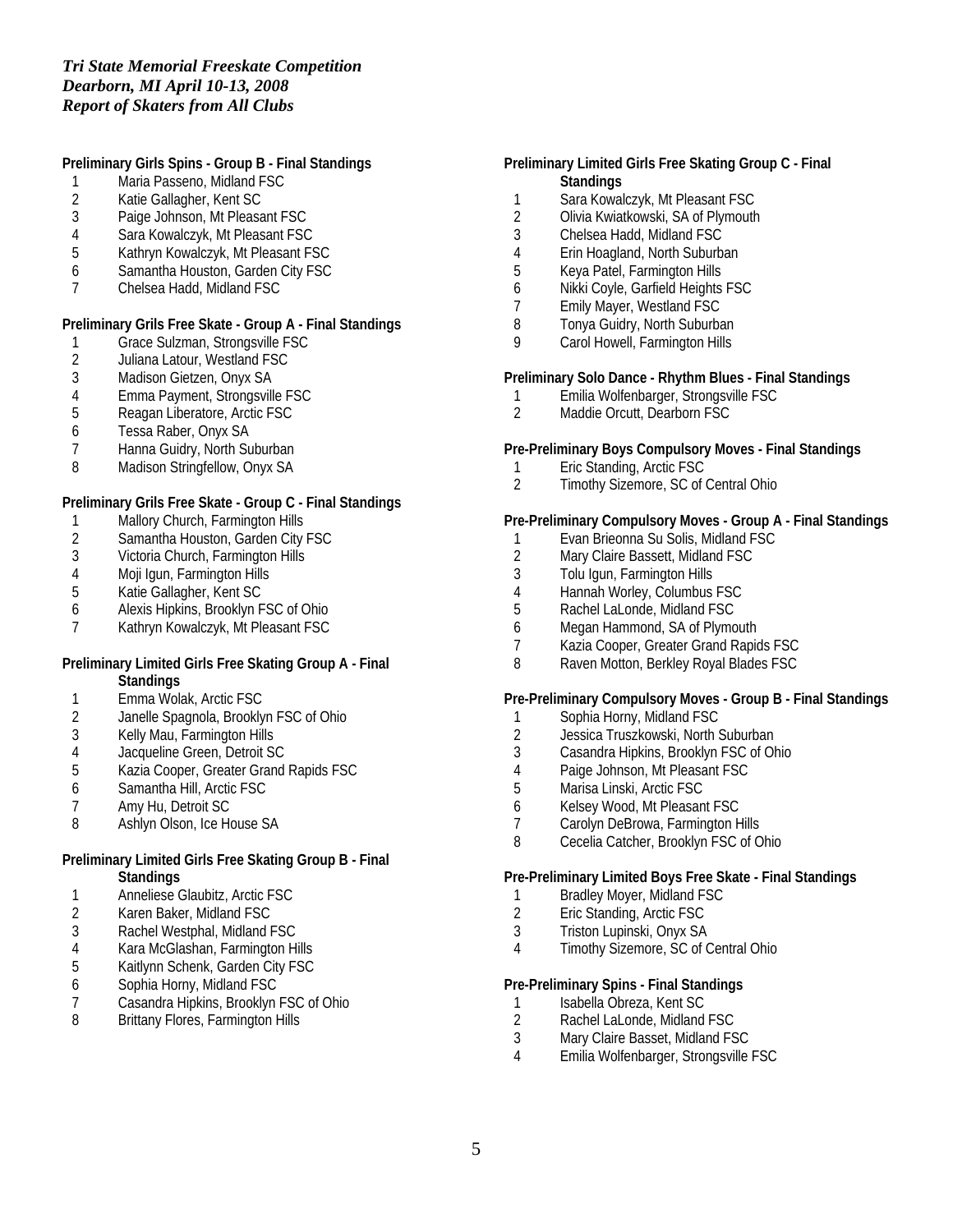# **Juvenile Ladies FS (IJS)**

| 1. Stephanie Cox, Arctic FSC          | 47.63 |
|---------------------------------------|-------|
| 2. Eckatrina Shpilband, Ann Arbor FSC | 45.50 |
| 3. Kaitlin Budd, Detroit SC           | 39.68 |
| 4. Lauren Smith, Onyx-Suburban SA     | 39.46 |
| 5. Dalaney Hoberecht, Arctic FSC      | 38.94 |
| 6. Grace Anderson, Detroit SC         | 25.26 |
| 7. Erin Lyddon, North Suburban FSC    | 22.86 |
| 8. Christina DiCola, Mentor FSC       | 20.46 |

# **Open Juvenile Grp A FS (IJS)**

| 1. Kelsey Kavulich, Onyx-Suburban SA     | 31.69 |
|------------------------------------------|-------|
| 2. Kelsey Lahey, Bowling Green SC        | 30.68 |
| 3. Jessica Nicosia, Detroit SC           | 30.55 |
| 4. Megan Linski, Arctic FSC              | 23.95 |
| 5. Ashley Rucha, Onyx-Suburban SA        | 21.84 |
| 6. Shannon Basalla, Brooklyn FSC of Ohio | 17.91 |

# **Open Juvenile Grp B FS (IJS)**

| 1. Lauren Shuff, Midland FSC             | 32.46 |
|------------------------------------------|-------|
| 2. Cassandra Alfaro, Onyx-Suburban SA    | 29.57 |
| 3. Molly Kerr, Bowling Green SC          | 27.33 |
| 4. Olivia Dorantes, Dearborn FSC         | 27.15 |
| 5. Michelle Rabb, Bowling Green SC       | 24.36 |
| 6. Rhealyn Juridico, NJorth Suburban FSC | 24.29 |
| 7. Megan Clute, Mt. Pleasant FSC         | 23.40 |

# **Open Juvenile Boys FS (IJS)**

| 1. Allan Warner, Midland FSC |  |  |  | 23.08 |
|------------------------------|--|--|--|-------|
|------------------------------|--|--|--|-------|

# **Intermediate Ladies Grp A SP (IJS)**

| 1. Meghan Koehler, Detroit         | 27.88 |
|------------------------------------|-------|
| 2. Laura Perry, Detroit SC         | 26.27 |
| 3. Rachel Anderson, Heritage SA    | 25.17 |
| 4. Alexie Mieskoski, Columbus FSC  | 23.83 |
| 5. Sarah Faust, Kent SC            | 20.84 |
| 6. Klabera Komini, Mt. Clemens FSC | 19.44 |
| 7. Kelsey Lahey, Bowling Green SC  | 18.24 |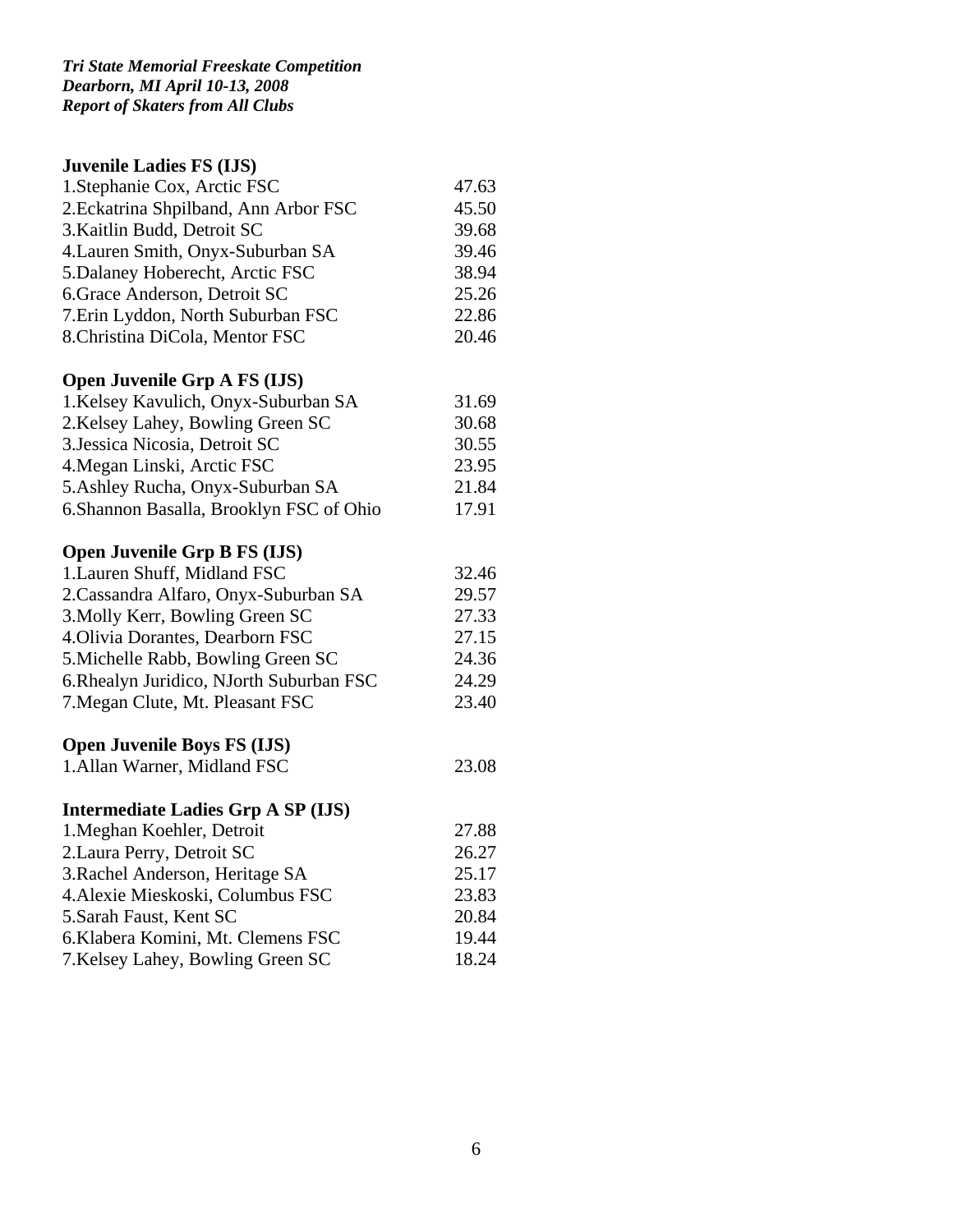# **Intermediate Ladies Grp A FS (IJS)**

| 1. Alexie Mieskoski, Columbus FSC   | 47.16 |
|-------------------------------------|-------|
| 2. Meghan Koehler, Detroit SC       | 39.16 |
| 3. Rachel Cole, Detroit SC          | 38.81 |
| 4. Kelly Carnahan, Strongsville FSC | 38.60 |
| 5. Erica Miller, Onyx-Suburban SA   | 32.88 |
| 6. Catherine Garber, SA of Plymouth | 29.91 |

# **Intermediate Ladies Grp B SP (IJS)**

| 1. Kelly Carnahan, Strongsville<br><b>FSC</b> | 23.89 |
|-----------------------------------------------|-------|
| 2. Mary Kate Hornbrook, Center Ice SC         | 22.82 |
| 3. Erica Miller, Onyx-Suburban SA             | 22.03 |
| 4. Rachel Cole, Detroit SC                    | 21.84 |
| 5. Nicole Erd, Detroit SC                     | 21.64 |
| 6. Marissa DelMatto                           | 19.71 |
| 7. Alexandria Miranda, Brooklyn FSC of Ohio   | 19.15 |
| 8. Gabrielle Anderson, Detroit                | 18.28 |

# **Intermediate Ladies Grp B FS (IJS)**

| 1. Laura Perry, Detroit SC                  | 44.37 |
|---------------------------------------------|-------|
| 2. Amanda Iavasile, SC of Novi              | 44.10 |
| 3. Marissa DelMatto, Columbus FSC           | 36.20 |
| 4. Sarah Faust, Kent SC                     | 33.21 |
| 5. Alexandria Miranda, Brooklyn FSC of Ohio | 32.86 |
| 6. Kayla Sledzinski, Mt. Clemens FSC        | 32.12 |
| 7. Gabrielle Anderson, Detroit SC           | 25.02 |
|                                             |       |

# **Intermediate Men SP (IJS)**

| 1. Andrew Ko,      | 25.09 |
|--------------------|-------|
| 2. Graham Emberton | 20.58 |

# **Novice Ladies Grp A SP (IJS)**

| 30.78 |
|-------|
| 29.82 |
| 28.75 |
| 27.85 |
| 27.47 |
| 27.35 |
| 19.64 |
| 19.01 |
| 17.88 |
|       |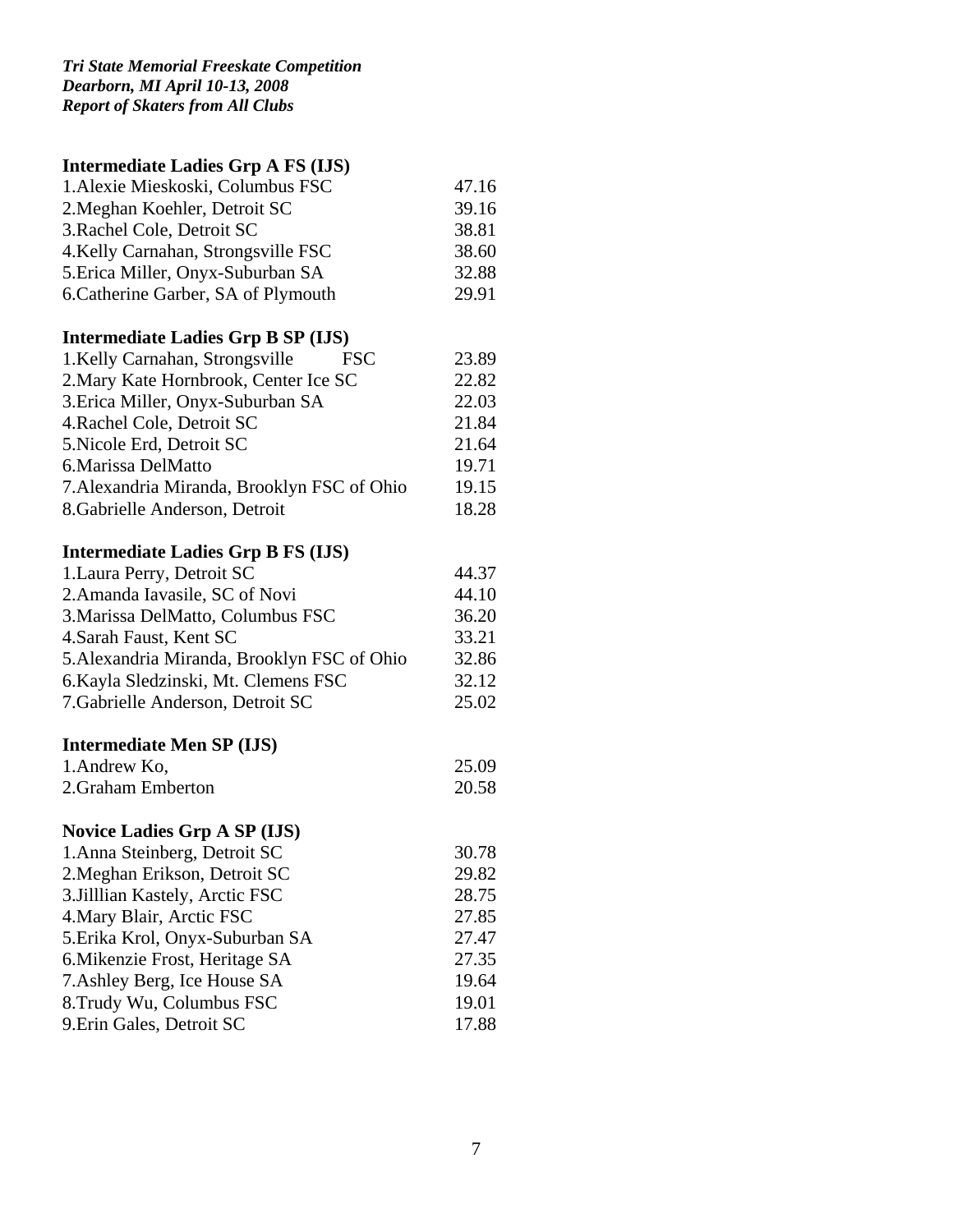# **Novice Ladies Grp B SP (IJS)**

| 1. Madeline Koehler, Dettrois SC          | 32.46 |
|-------------------------------------------|-------|
| 2. Angela Keller, Arctic FSC              | 28.06 |
| 3. Kathleen Revard, Midland FSC           | 26.93 |
| 4. Kyra Hauck, Onyx-Suburban SA           | 25.69 |
| 5. Jacqueline Stoner, Onyx-Suburban SA    | 24.98 |
| 6. Danielle Kwiatkowski, Onyx-Suburban sA | 23.71 |
| 7. Kaitlyn Shariak, Detroit SC            | 23.05 |
| 8. Lindsay Burdan, SC of Central Ohio     | 22.90 |

# **Novice Ladies FS (IJS)**

| 1. Jillian Kastely, Arctic FSC         | 61.96 |
|----------------------------------------|-------|
| 2. Meghan Erikson, Detroit             | 54.50 |
| 3. Erika Krol, Onyx-Suburban SA        | 52.56 |
| 4. Madeline Koehler, Detroit           | 49.97 |
| 5. Angela Keller, Arctic FSC           | 47.33 |
| 6.Shelby Sylbester, Mt. Clemens FSC    | 46.06 |
| 7. Jacqueline Stoner, Onyx-Suburban SA | 44.44 |
| 8. Kyra Hauck, Onyx-Suburban SA        | 44.40 |
| 9. Erin Gales, Detroit SC              | 43.69 |
| 10. Lindsay Burdan, SC of Central Ohio | 39.60 |
| 11. Trudy Wu, Columbus FSC             | 37.07 |

# **Novice Men SP (IJS)**

| 1.Joe Gorecki | 37.66 |
|---------------|-------|
|---------------|-------|

# **Junior Ladies SP (IJS)**

| 1. Catherine Lepkowski, Ice House SA | 37.53 |
|--------------------------------------|-------|
| 2. Diana Reina, Puerto Rican Fed     | 31.57 |
| 3. Kelly Kielian, Columbus FSC       | 28.06 |
| 4. Lexi DeNio, Skateland SC          | 27.22 |
| 5. Alyssa Skinner, Onyx-Suburban SA  | 22.00 |

# **Senior Ladies SP (IJS)**

| 39.32 |
|-------|
| 32.81 |
| 32.14 |
| 29.99 |
|       |